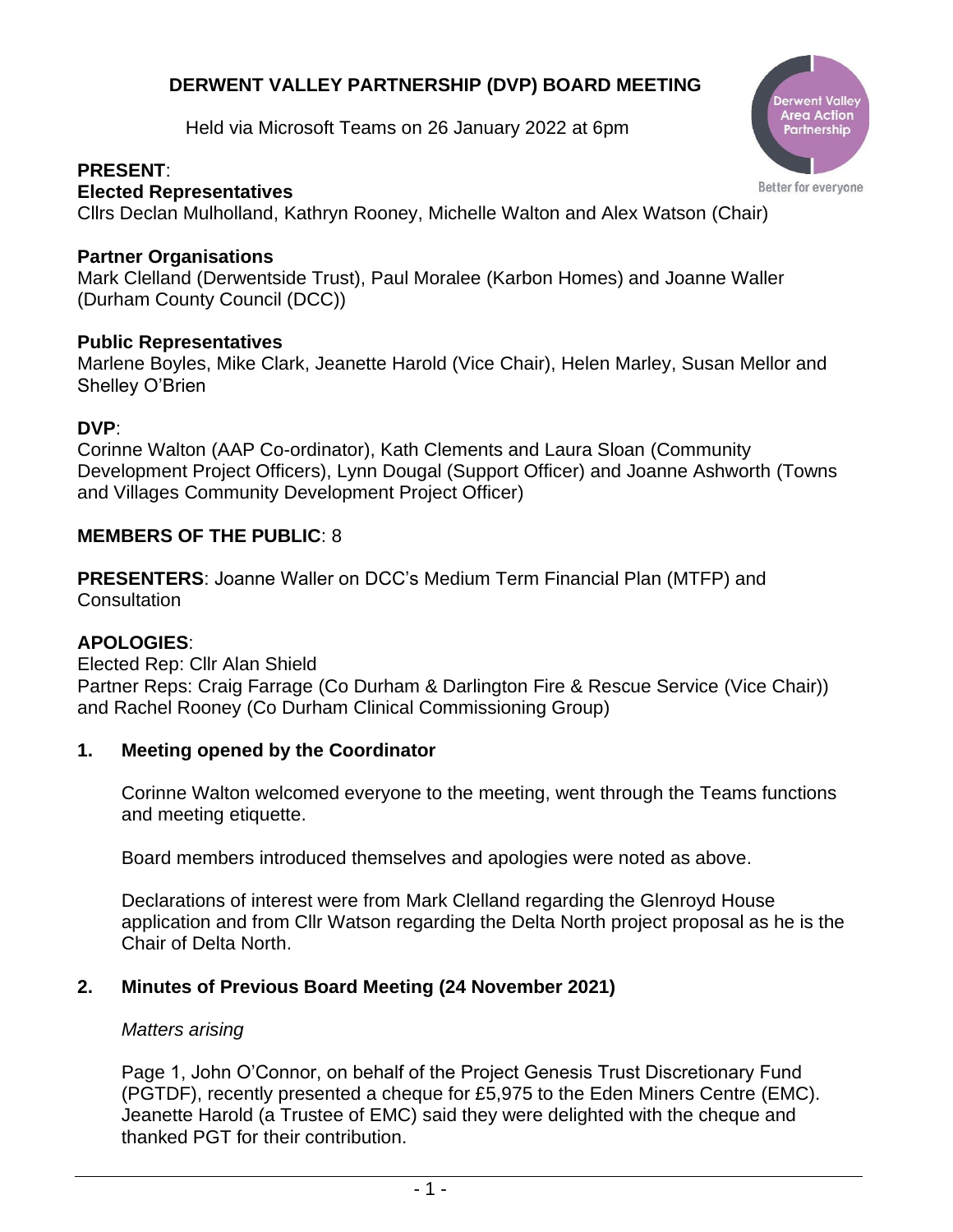Corinne thanked PGT for the fund and confirmed that the discretionary money (£10k) had now been used up to support local venues.

Page 4, regarding the Roxy and the queries relating to the building and sustainability of the building, these have now been resolved and the Roxy has received funding from the Covid Recovery fund, PGTDF and the local councillor's Neighbourhood Budget towards the installation of the new lift. The funding requests linked to the Roxy from the Health and Wellbeing and Environment Task Groups more recently, have now been progressed to the Funding Team for appraisal.

Page 7, a reminder was given about the online survey, which is still open, relating to the County Durham and Darlington Fire and Rescue Service's Community Risk Management Plan and Public Consultation. Closing date for the survey is 7 February 2022.

There were no further comments/matters arising and the minutes were AGREED.

## **3. Partner Updates**

*Presentation by Joanne Waller, Head Of Community Protection Services, DCC on the Durham County Council Medium Term Financial Plan (MTFP) and Consultation*

Joanne went through the presentation which gave an overview on the Council's Budget and Council Tax position and the MTFP up until 2025/26 (a copy of the presentation is available upon request).

The Board and Forum were asked for their views on the 2022/23 forecast budget shortfall: increase council tax, make a reduction in services or use reserves which would increase the savings required in 2023/24. Joanne advised that any comments from this meeting would feed into the current consultation exercise.

Following the consultation, a budget report will be presented to Cabinet on 9 February 2022 and subject to agreement it would then be presented to Full Council on 23 February 2022 where budget approval and council tax for 2022/23 will be sought.

John O'Connor (Forum) asked in the chat facility '*is DCC committed to retaining AAPs'* which Cllr Watson said that it is his understanding that they are, and asked Joanne if there was anything different to his comment. Joanne said she is not aware of any issues in relation to the future funding of the AAPs but will clarify and provide a response in due course.

Cllr Watson said it was a reasonable approach to increase Council Tax to maintain services, the Council want to make improvements in some service areas but simply maintain others.

Mike Clark said that some service areas can be improved without the need to increase Council Tax. For example, the poor performance in relation to the recycling service which is caused by residents not recycling items correctly. He wondered if there were any concentrated efforts to help drive improvement in these poor performing areas (e.g. via a local campaign with the assistance of the AAP and its Environment Task Group)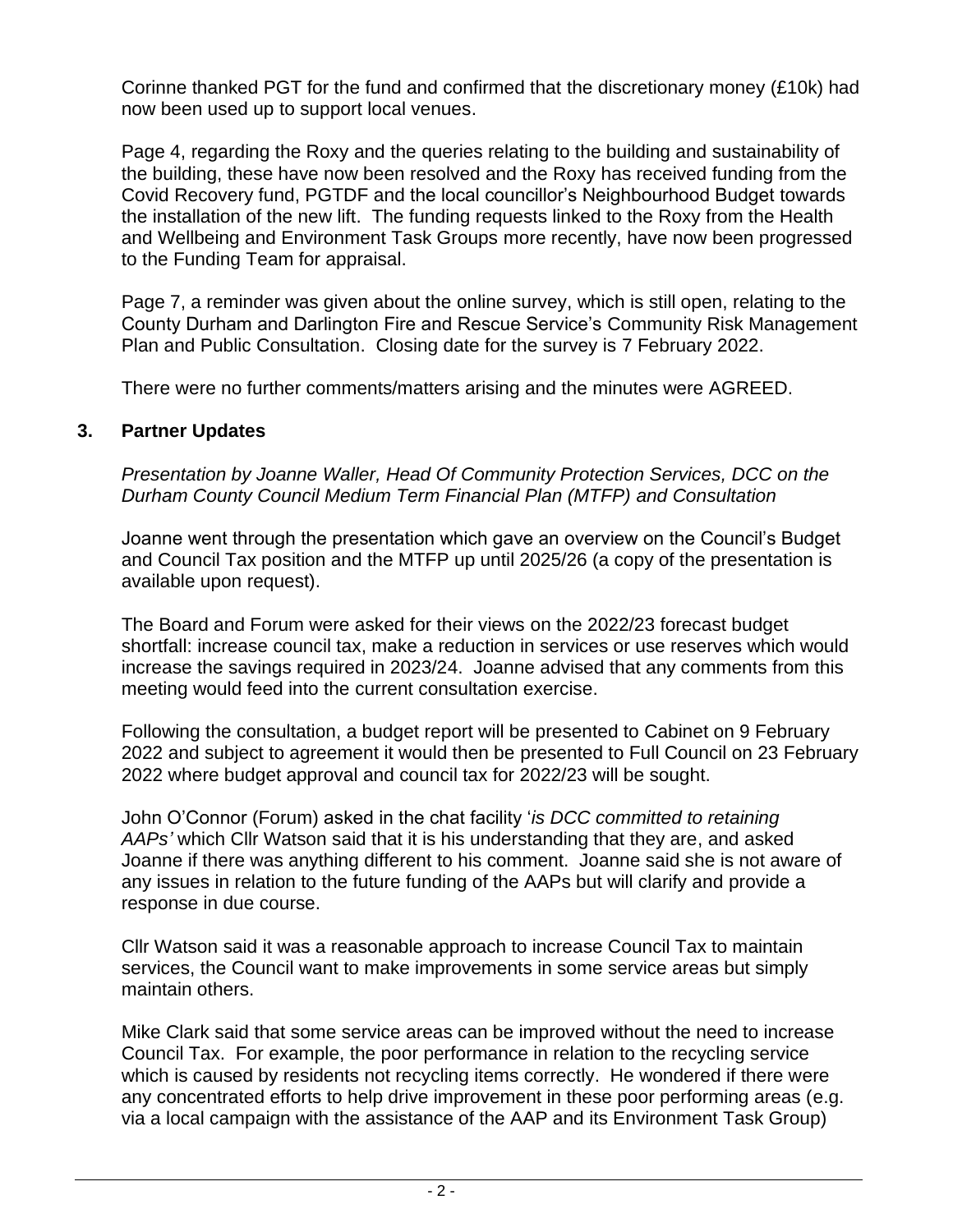which will help to address service inefficiencies, and therefore be better long term for the Council budget/purse.

Joanne said there are ongoing campaigns aimed at getting members of the public to improve the way they recycle, and it is a regular feature in the Council's communication plans and strategies. She also said she would feed back Mike's comments around focusing on that type of efficiency and highlight the impact that would have on the purse/council tax if everyone improved the way they recycled.

There were no further comments. Cllr Watson thanked Joanne for her presentation and input at the meeting.

## **4. DVP Public Representative Recruitment Process 2022**

Corinne advised that the current public reps' term on the DVP Board (of 4 years) will end in May 2022. Some public reps remained on the Board beyond their term, due to Covid-19, and they were thanked for extending their term.

The DVP Team will shortly be advertising for 7 new public reps which will be promoted through social media, our networks and a press release.

Corinne shared on screen and went through the public rep recruitment documents, which Board members had received prior to the meeting, that included a publicity flyer, application form, guidance notes, recruitment process and role description.

Anyone aged 16 years and over who lives, works, studies or volunteers in the Partnership area can apply. Applicants should have a keen interest in their community, a desire to take part in our local partnership, attend at least 6 Board meetings per year and ideally join one of our task groups.

The public rep recruitment will be promoted at the beginning of February with a closing date of 28 February 2022. Expressions of interest will be made directly to the DVP team, who will keep a record and issue the application packs.

Current public reps are able to reapply, however if, during the selection process, candidates have similar experience levels then preference will be given to the candidate who has not previously sat on the DVP Board. This is to ensure that an opportunity is given to as many people as possible to potentially join the Board.

The Board discussed the public rep recruitment with the following comments/questions noted:

 $\triangleright$  The application form asks for the applicants age – why do we need to know their age?

Although the date of birth section is not compulsory, we need to know that the applicant is 16+. The Equality Monitoring Form is optional but if it is completed, we can see at a glance the diversity/demographics of those applying.

 $\triangleright$  From previous recruitment rounds, have there been any sectors of the community that are under-represented, and do we need to do a targeted recruitment campaign, i.e. young people, from diverse backgrounds?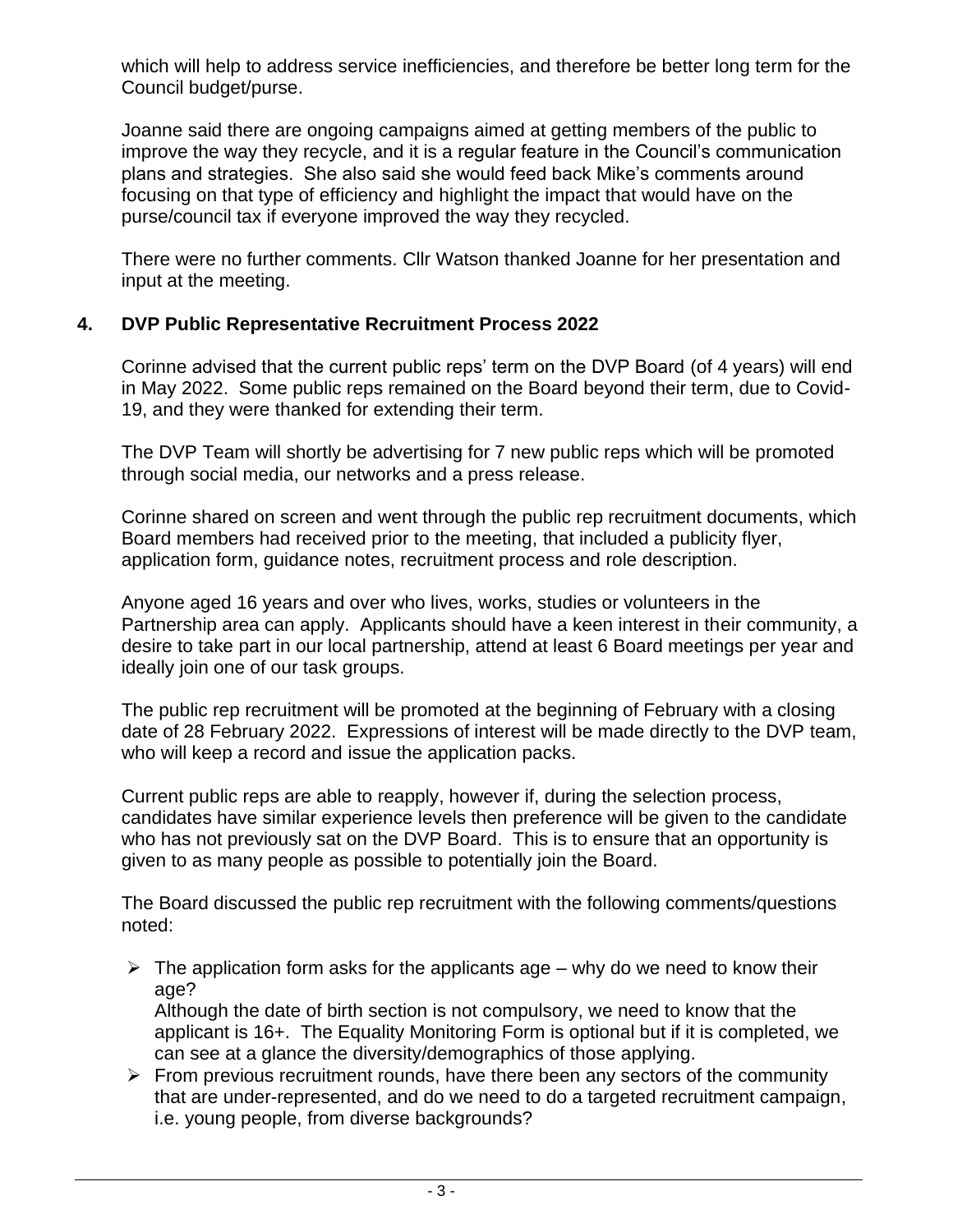The aim is to promote the public rep recruitment to attract a range of people from all backgrounds, age, geographical areas, etc. We would like to attract young people to apply to be on the Board and could try and link in with Derwentside College, Consett Academy and youth groups.

- $\triangleright$  When the applications come in, who is part of the selection panel? The DVP Team will review the applications for eligibility initially. Eligible candidates will be invited to an informal interview, either online or face to face, with the selection panel consisting of the DVP Coordinator (Corinne), DVP Chair (Cllr Watson) and DVP Vice Chairs (Craig Farrage and Jeanette Harold). Unsuccessful candidates will be encouraged to be involved in the DVP via the Forum, invited to Board meetings and/or to join one of our Task Groups.
- $\triangleright$  Are there any plans to have a youth element of the AAP? To encourage participation from young people it could be beneficial to give a talk/presentation to youth groups i.e., Girl Guides, Cadets, Boys Brigade on how to get involved in their local community via the DVP.
- $\triangleright$  To include in the public rep documentation an example of the work public reps have been involved with in the local area, e.g. part of the decision making process in supporting a local project through funding.
- $\triangleright$  Public rep involvement in local work via the Board could be included in the press release.
- $\triangleright$  Having a formal debrief from the leaving public reps so they can share improvements, suggestions, etc.
- $\triangleright$  Comments from the current public reps included that they have enjoyed their time on the Board, it has been a great learning experience, it makes them feel part of a community and happy to discuss the role with prospective applicants.
- ➢ Having young people on the Board would be a good asset, however young people might not always want to get involved in these types of meetings and processes in their current format.
- ➢ Being a public rep is a big commitment but very rewarding. However, people's circumstances do change and if they find they cannot attend meetings over a prolonged period, they should resign so others can be appointed.
- $\triangleright$  In previous recruitments, the DVP has had more candidates than positions and they have been kept on a reserve list.
- $\triangleright$  It would be useful if candidates had an interest in joining/chairing a task group and if we are considering a targeted approach as well, target people with specific skills and knowledge who would be willing to chair a task group.

Mike, who is chair of the Employment, Enterprise and Training Task Group, said that he will be taking up a position with a homelessness charity which will be quite time consuming and has given notice to Corinne that he will be resigning as chair of the task group. Corinne thanked Mike, on behalf of the DVP Team, for his support and commitment to the Board and the Task Group and wished him all the best in his new role.

# **5. DVP Budget 2021/2022 Update**

Corinne gave an update on the Area Budget (AB), the Fun & Food Programme and the underspend linked to the Employment and Environment task groups.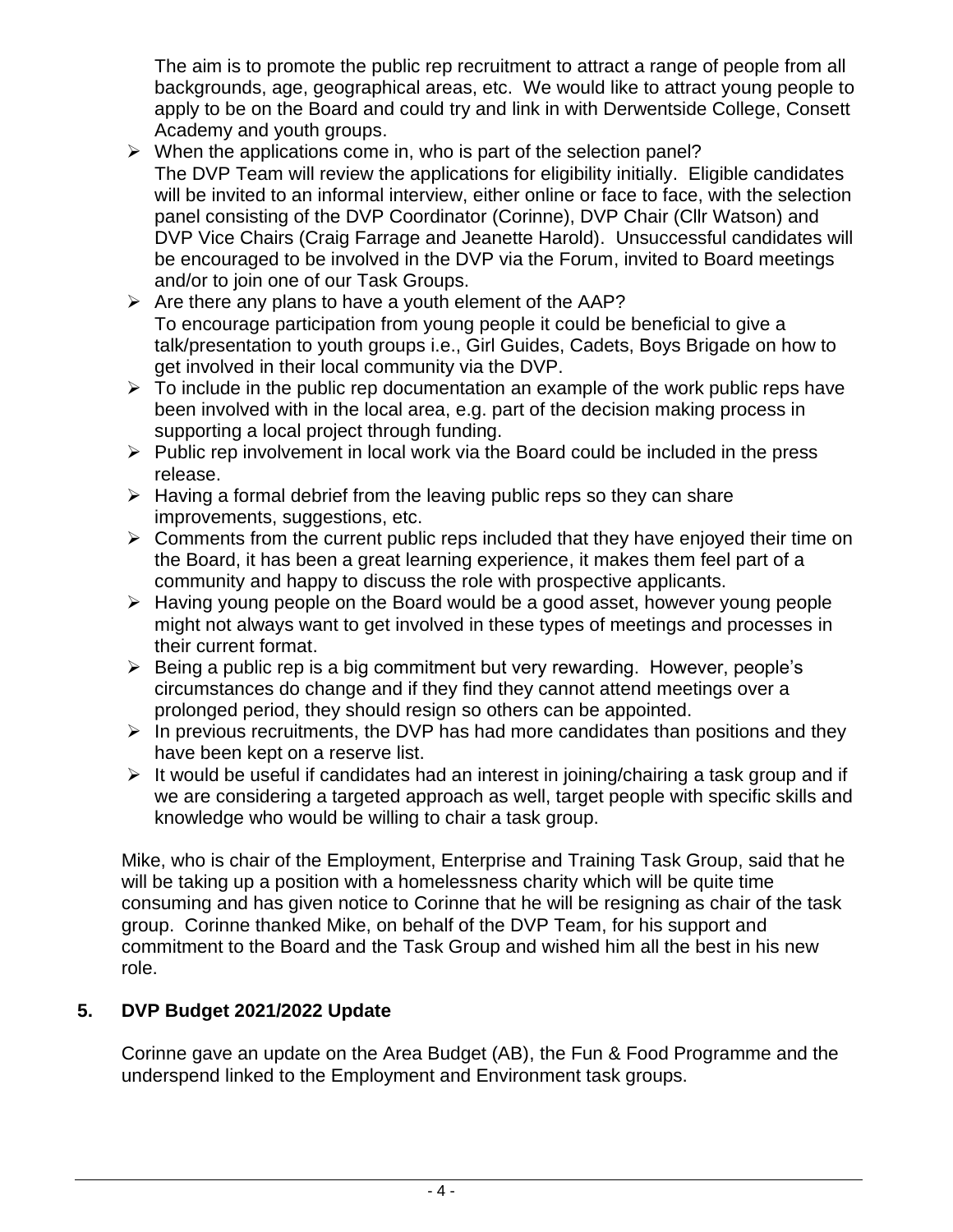## *Area Budget*

In 2021/22 all funds were amalgamated into one AB pot totalling £244,902. Corinne shared on screen a spreadsheet showing a snapshot of the projects supported and the funding allocated to date which totalled £188,369 (the underspend of £56,533 is discussed further down under the Employment and Environment Task Groups).

## *Fun & Food Programme*

As per previously reported to the Board, DCC received funding from the Department for Education (DfE) for AAPs to provide funding for delivers to provide activities with healthy food during the 2021 Easter, Summer and Christmas school holidays. The fund is targeted at those children and young people who would normally be eligible for free school meals. Corinne provided an overview of the projects that had been funded to date using both DfE and DCC funds as briefly outlined below:

#### October 2021

Four project deliverers received funding to deliver fun & food activities in our area during October half term totalling £5,845.

#### December 2021

Two project deliverers received funding to deliver fun & food activities in our area during the December Christmas period totalling £8,700.

#### February 2022

The closing date for the forthcoming February half term holiday was 19 January. Five applications were received totalling £4,979 creating an oversubscription on £1,547. The shortfall may be funded centrally from the Poverty Action Group and if not, one or more of the projects may not be supported. Options were still being explored with regards to acquiring additional funds to address the shortfall.

DCC's bid for extra DfE money for 2022 has been successful, with £725k allocated to the 14 AAPs to continue the Fun& Food Programme during Easter, Summer and Christmas school holidays in 2022. The DVP's allocation is £51,651 and that amount is calculated on the number of children eligible for free school meals in our partnership area.

Susan Mellor commented in the chat facility '*How do you ensure that the children attending are the ones we are aiming to reach?'* Corinne said the application form is very detailed and specific about how the applicant will target the children who we are aiming to engage. Also, the monitoring process is quite in-depth, especially for DfE money as there is strict criteria attached to this, and if we were not able to evidence how we were targeting the right children we would not receive further funding.

Mark Clelland, who has received funding on behalf of Derwentside Trust as part of the Fun & Food programme, agreed that it is a rigorous process but a good process. Stating that each applicant has to give details of every person that engages with the Fun & Food project and demonstrate that they are working with different partners.

John (Forum) asked in the chat facility if the Fun & Food fund could be linked to the Queen's Jubilee in the summer holidays. Corinne said that the majority of activities linked to the Jubilee are around the extended Bank Holiday weekend in June, rather than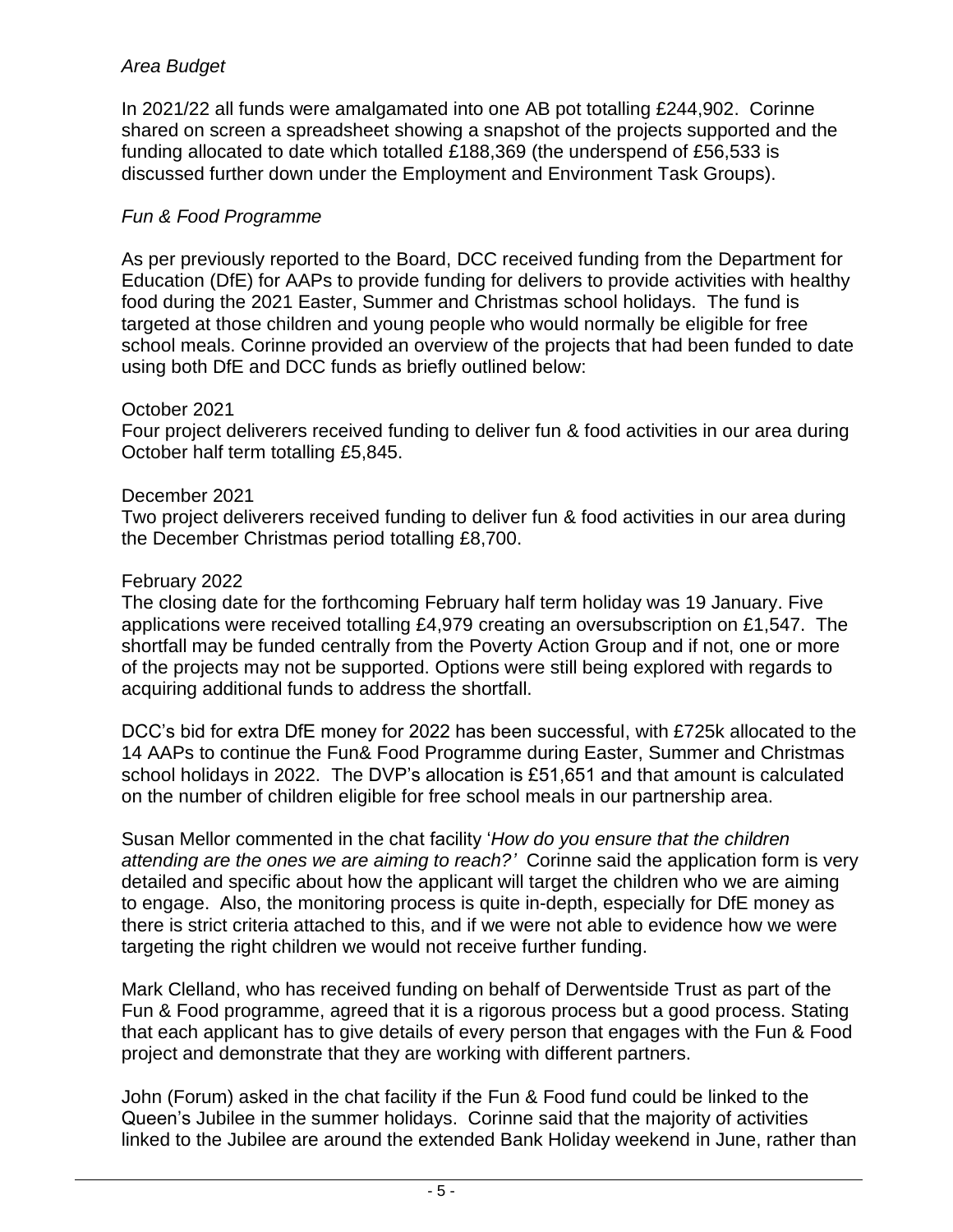an official 'school holiday', so activities during that time would not be eligible based on the current criteria.

Paul Moralee commented in the chat facility, that the Eden Project is organising the Big Lunch to coincide with the Jubilee [https://www.edenprojectcommunities.com/the-big](https://www.edenprojectcommunities.com/the-big-jubilee-lunch)[jubilee-lunch.](https://www.edenprojectcommunities.com/the-big-jubilee-lunch)

Marlene Boyles asked in the chat facility if there were plans for a Party in the Park for the Jubilee. Due to the timescales involved (at least 6 months lead in time) Corinne said unfortunately there will be no Party in the Park during 2022.

# *Employment, Enterprise and Training (EET) Task Group*

Following two EET project proposals (below) supported at the last Board meeting, an underspend of £54,874 remained. The task group had met to discuss the options linked to the underspend and would like to recommend to the Board, additional funds to add value to the following two projects:

**Celebrate Difference – Release Your ADHD Super Powers, additional request of £4,500** (original request £12k) for the following:

• extend project delivery by 3 months, 5 additional beneficiaries, accredited training (£1.5k), training materials and content (£1k) and enhanced evaluation (£2k).

**Derwentside Trust – Employability and Readiness for Work Programme, additional request of £5,800** (original request £11,760) for the following:

• 3 month project delivery extension, 35 additional beneficiaries, exam papers (£2,100), room hire (£1,430), printing, workbooks and stationery (£700), delivery costs, registration, certification, postage (£3,150) and the applicant will provide match funding of £1,580.

The Board APPROVED the additional funds of £4,500 and £5,800 for the above projects.

With the remaining underspend the task group would like to recommend to the Board a project proposal from Delta North Consett. Corinne shared on screen the Expression of Interest form received from Delta North which had recently been presented to the task group for consideration.

## **Delta North - Know Your Potential (KYP) Roadshow. Funding request: £44,507**

Support and guidance to young people aged 16-24, furthest from the job market, through group and individual seminars to build on their knowledge and understanding of the local business community. The project will work with up to 90 young people to help them reach their full potential and gain employment. The project would also work on addressing barriers to employment and increasing the confidence of the young people. The project would be delivered in partnership with Durham Works.

Susan Mellor asked in the chat facility '*Is this for the current users of Delta North or new young people?*' Corinne said it would be for new young people referred to Delta North from other agencies/organisations.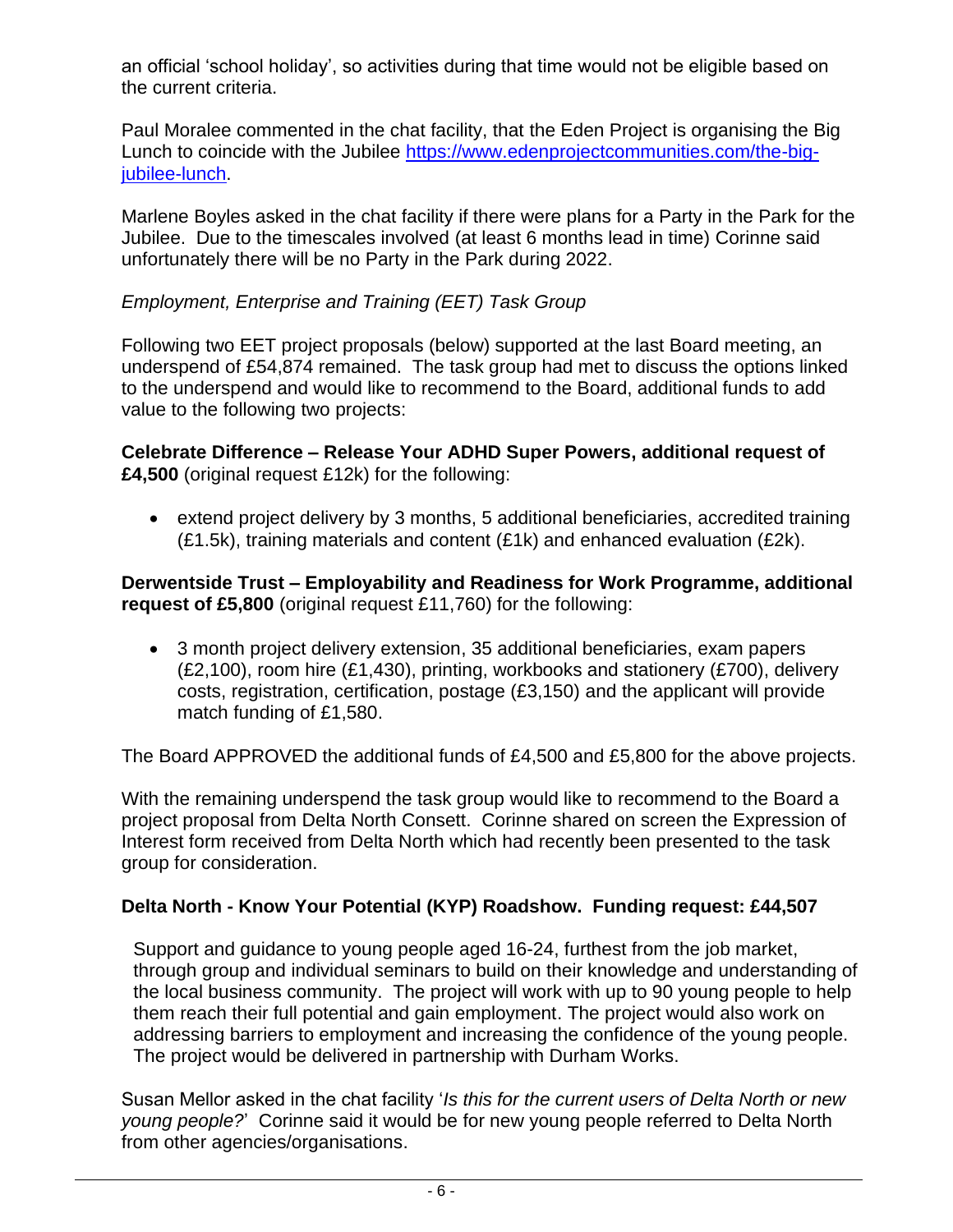Susan also asked about the requested room rental costs. Corinne said that while the room is in use by the project, they will not be able to generate income from other users who would have potentially hired the room otherwise, hence room hire costs have been included

Ann English (Forum) asked whether Delta North School is state or private owned, and if it is private is it a fee-paying school as it is not made clear on their website? Cllr Watson said it is a registered charity and non-fee-paying school. Young people who cannot be taught in a mainstream school, for various reasons, attend Delta North. They are in a class size of around 8 young people and offered additional support.

Mike said it is defined as a private school but not in the same way as a private fee-paying school where parents pay for their children to attend. Delta North School takes young people from state schools that have been excluded that have little chance of personal development and helps to bring them back into education. The fees to Delta North come from the educational establishment that cannot teach the child, or through the Local Authority Education service. If Delta North did not exist, there would be no educational opportunity for these young people at all.

Marlene asked in the chat facility if the minibus hire is the minibus we provided? Corinne said that a number of Councillors funded a minibus for Delta North via their Neighbourhood Budget some years ago but it was not funded via the Area Budget; however, we did fund one for the Consett Churches Youth Detached Project which remains in use.

Shelley O'Brien asked in the chat facility if the total cost of £22k for the Development Worker would cover all the time on this project? Corinne said that this is an annual salary for the worker for the project.

John (Forum and Chair of Health and Wellbeing (HAWB) Task Group) said that this project has elements of cross cutting priorities, for example health and wellbeing. Many of the excluded young people have mental health issues that can lead to self-harm and suicide and speaking on behalf of the HAWB Task Group the project has their support.

The Board APPROVED Delta North's KYP Roadshow project proposal at a cost of £44,507.

Corinne advised that the applicant will be asked to complete the full online funding application and a technical appraisal by the AAP Funding Team would follow to address any queries. Given the amount of funding being requested, the project would need to be signed off at Head of Service level.

A balance of £67 for the EET Task Group will be carried over into the next financial year.

## *Environment (Enviro) Task Group*

Corinne stated that there was a small underspend linked to this Task Group due to the Roxy's Carbon Reduction project (which was agreed at the November 2021 Board meeting) coming in under the anticipated cost of £19,234 (the amount requested for the project is now £17,575 leaving £1,659 in the budget).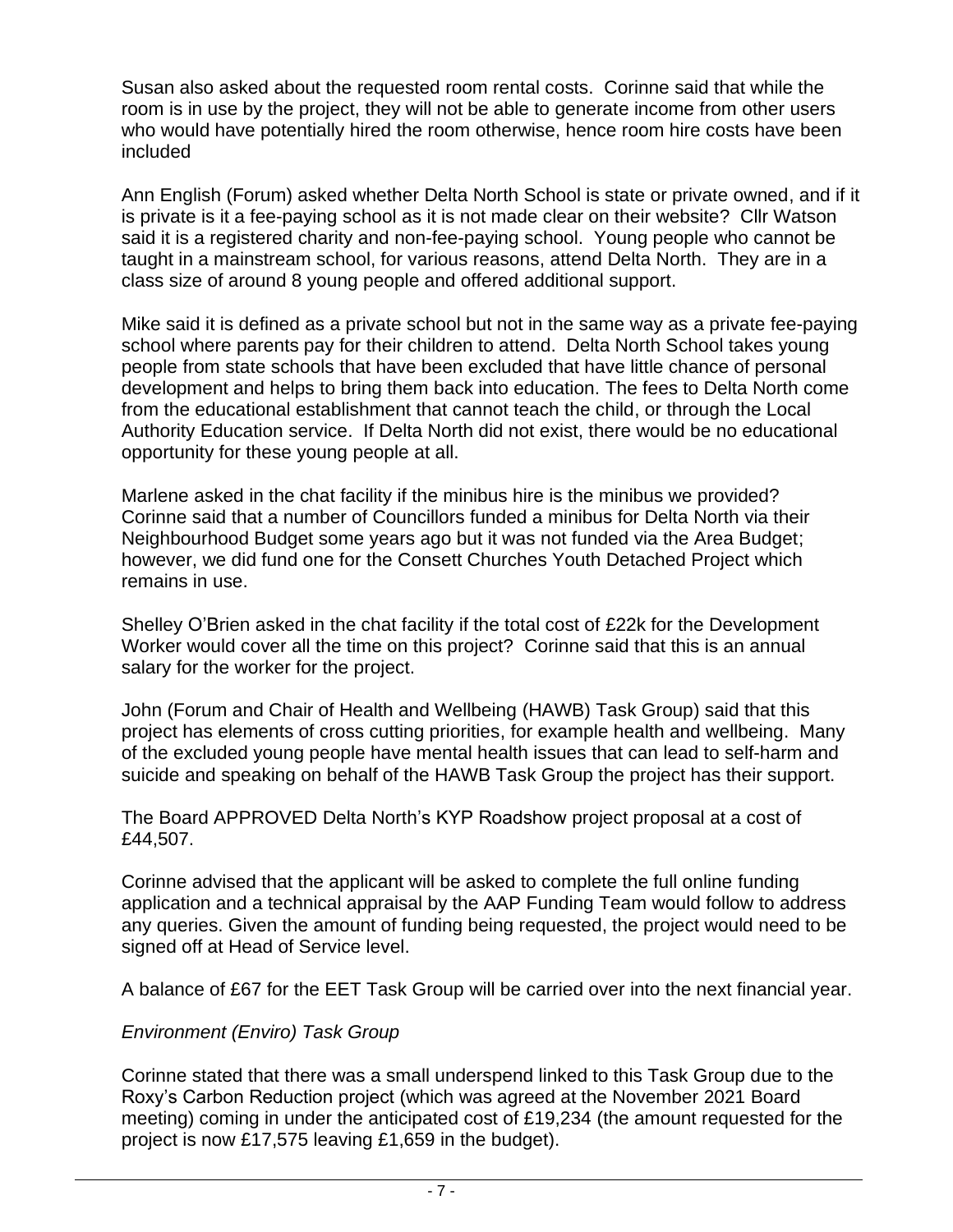At the next task group meeting in February, the group will discuss the different options linked to the underspend such as adding value to an existing project or to fund transport costs for people from our area to attend the Footprint Conference in Durham, for example. An update will be provided at the March Board meeting.

## *DVP Priorities 2022/*23

The AAP Priority Survey will be available online from 28 January 2022. All AAPs will be asking residents, partners and voluntary and community organisations which priorities their AAP should focus on in 2022/23. The results of the survey will not only determine what priorities the DVP should tackle but will also feed into our accompanying towns and villages work.

The survey will be sent out via our networks and promoted on social media and Corinne asked the Board and Forum to share the survey through their own networks to help generate as much interest / responses as possible.

The closing date for the survey is 11 March 2022. Reminders will be sent out periodically.

#### **6. Consett Destination Development Plan Review Update**

Due to the Board meeting running over time, this item has been deferred to the next Board meeting in March. In the meantime, it was agreed that Board members could send any comments relating to the Plan back to the DVP team to feed into the discussion at the March Board meeting.

#### **7. DVP Staffing 2022**

Corinne advised that she will be going on maternity leave from mid-April and that recruitment for her position, on a temporary basis, will start in due course. A further update will be provided by Corinne at the next meeting.

#### **8. HM Queen Platinum Jubilee Beacon – June 2022**

Due to the Board meeting running over time, this item has been deferred to the next Board meeting in March.

As an aside to the 'Beacon' information, Corinne said there is funding available for community organisations to hold jubilee related activities/events and if anyone would like more information on the funding opportunities available, please contact the DVP Team.

John (Forum) said that on Friday 3 June, Consett Rugby Club is holding an event to celebrate the Queen's Jubilee, publicity would be circulated in due course and a dedicated Facebook page is being created for the event.

Ann (Forum) advised that Medomsley has its own beacon by the primary school.

## **9. Meeting Close and Date of Next Meeting**